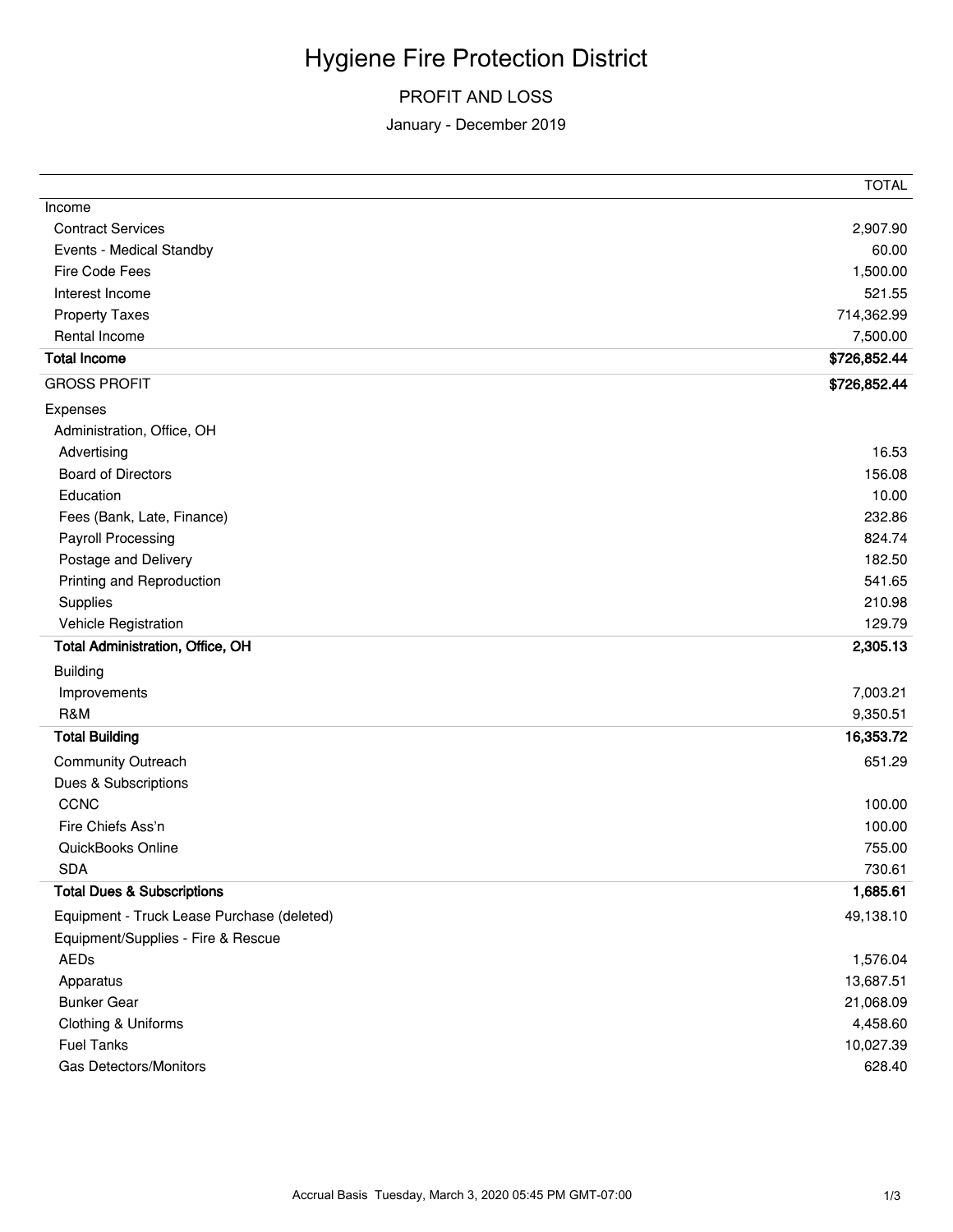|                                                         | <b>TOTAL</b> |
|---------------------------------------------------------|--------------|
| Generator                                               | 1,102.18     |
| Large Animal apparatus                                  | 113.11       |
| R&M                                                     | 770.54       |
| <b>SCBA</b>                                             | 9,552.20     |
| <b>Truck Purchase</b>                                   | 141.13       |
| <b>UTV</b>                                              | 15,334.40    |
| Water & Ice Rescue                                      | 11,228.09    |
| <b>Wildland Gear</b>                                    | 400.00       |
| Total Equipment/Supplies - Fire & Rescue                | 90,087.68    |
| Equipment/Supplies - Medical                            | 7,562.23     |
| Insurance                                               |              |
| Accident/sickness                                       | 2,152.00     |
| <b>Board Bond</b>                                       | 100.00       |
| Liability Insurance                                     | 13,902.00    |
| Other Insurance                                         | 7.00         |
| <b>Workers Compensation</b>                             | 4,146.00     |
| <b>Total Insurance</b>                                  | 20,307.00    |
| Interest                                                | 1,481.73     |
| IT & Communications                                     |              |
| Hardware                                                | 10,233.43    |
| Software and plans                                      | 8,384.55     |
| <b>Total IT &amp; Communications</b>                    | 18,617.98    |
| Payroll Expenses                                        |              |
| 1 Admin (Adm.Chief, Trng Admin, Bkkpr, Board Exec Asst) | 68,981.11    |
| 2 Shift Program                                         | 159,516.85   |
| <b>Total Payroll Expenses</b>                           | 228,497.96   |
| Pension Fund                                            | 37,627.00    |
| Personnel                                               |              |
| Awards & Recognition                                    | 851.50       |
| Checks - background, drug tests                         | 554.20       |
| Meals                                                   | 6,520.90     |
| Recruiting and Retention                                | 3,064.00     |
| <b>Total Personnel</b>                                  | 10,990.60    |
| <b>Professional Services</b>                            |              |
| Accounting                                              | 500.00       |
| ElectionsX                                              | 56.84        |
| Legal                                                   | 1,154.80     |
| <b>Total Professional Services</b>                      | 1,711.64     |
| Reimbursable Expenses                                   | 0.00         |
| <b>Rental Property</b>                                  |              |
| Property maintenance                                    | 3,182.91     |
| Rent                                                    | 18,000.00    |
| <b>Utilities</b>                                        | 1,238.28     |
| <b>Total Rental Property</b>                            | 22,421.19    |
|                                                         |              |